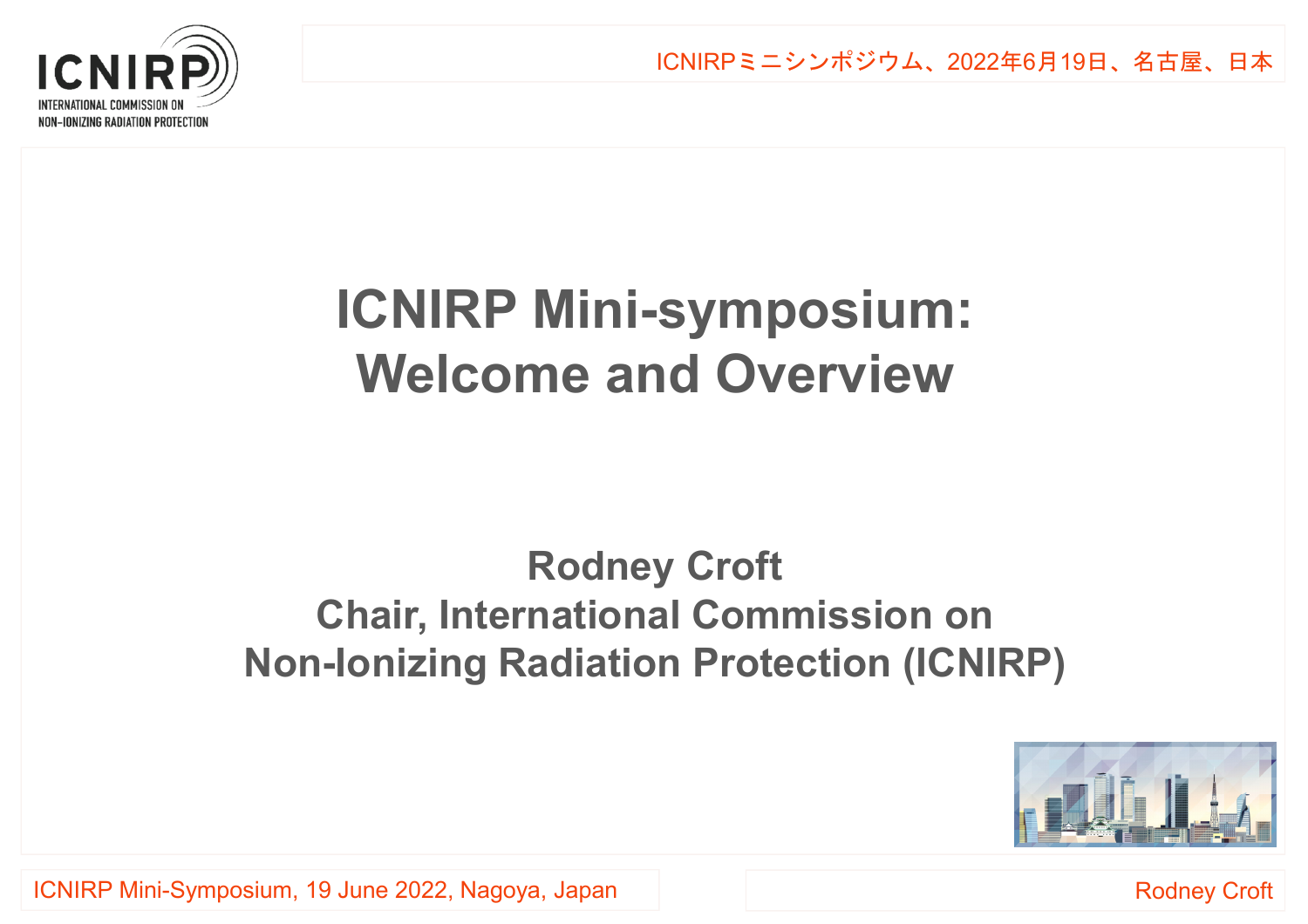

## Special THANK YOU to theNagoya Institute of Technology

#### Akimasa Hirata & Sachiko Kodera

Not only have they supported the event financially, but they've put a lot of effort into the planning and running of the event!

ICNIRP Mini-Symposium, 19 June 2022, Nagoya, Japan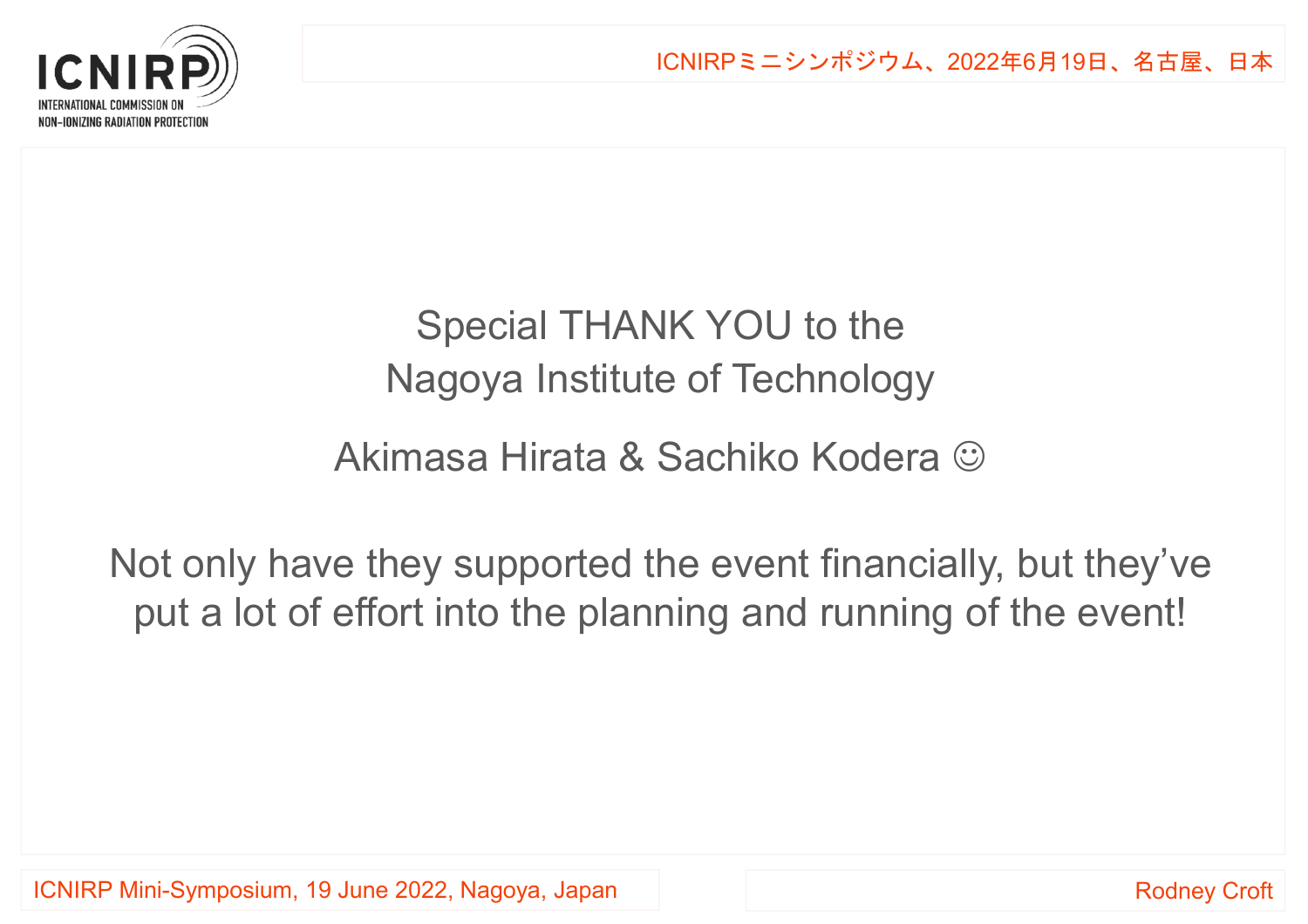

## **'Brief' introduction to ICNIRP**

ICNIRP Mini-Symposium, 19 June 2022, Nagoya, Japan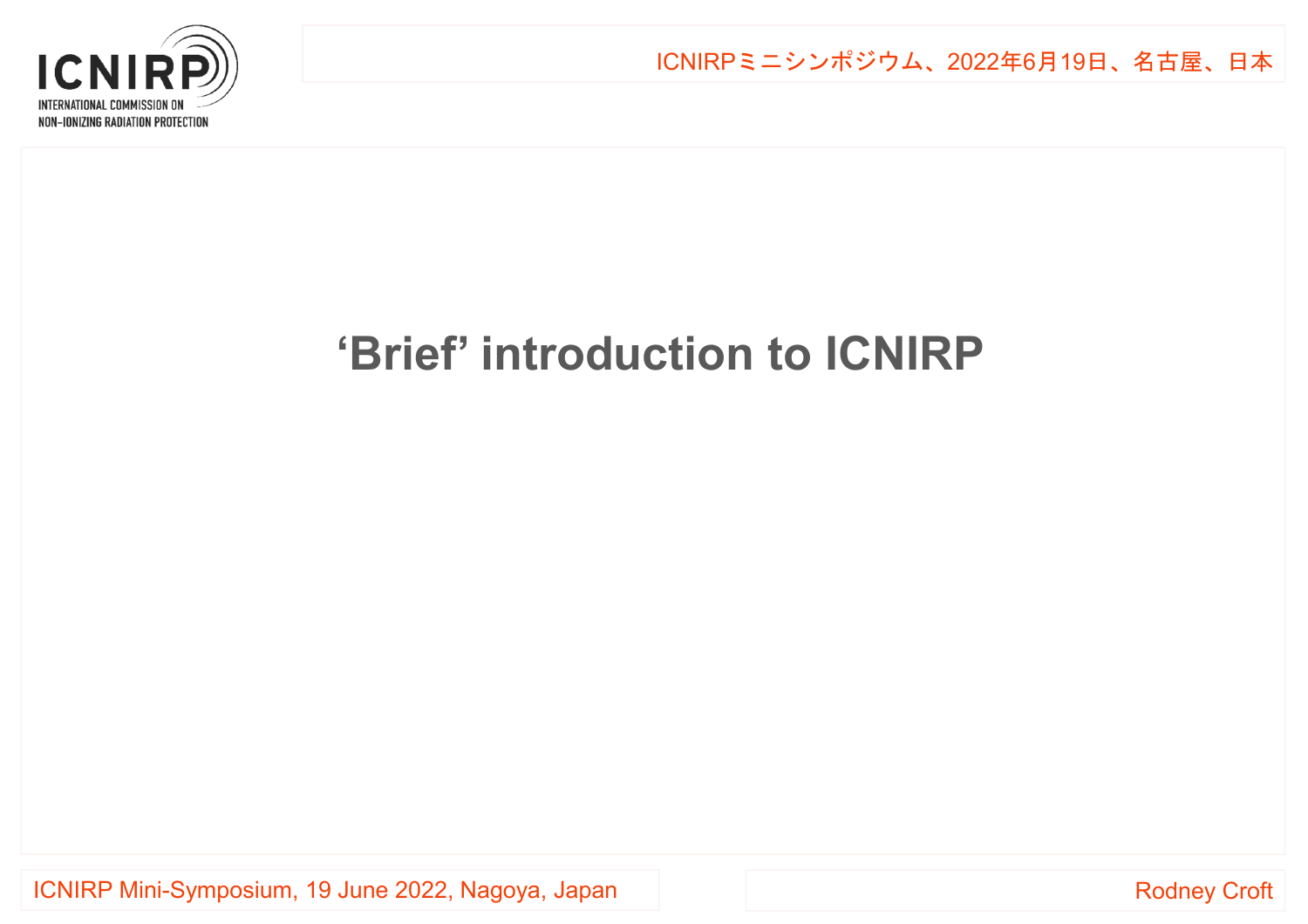Rodney Croft



# **What is ICNIRP?**

- $\bullet$  International Radiation Protection Association (IRPA)
	- Founded 1966
	- Represents national & regional radiation protection societies
- • IRPA founded ICNIRP in 1992
	- Parallel to International Commission on Radiological Protection (ICRP)
- $\bullet$  ICNIRP
	- NFP NGO in official relations with World Health Organisation
	- To develop and disseminate science-based advice on limiting exposure to NIR (including infra- and ultra-sound)
	- Independent from industry
	- Similar CoI policies to the WHO
	- Various activities, including qu Various activities, including guidelines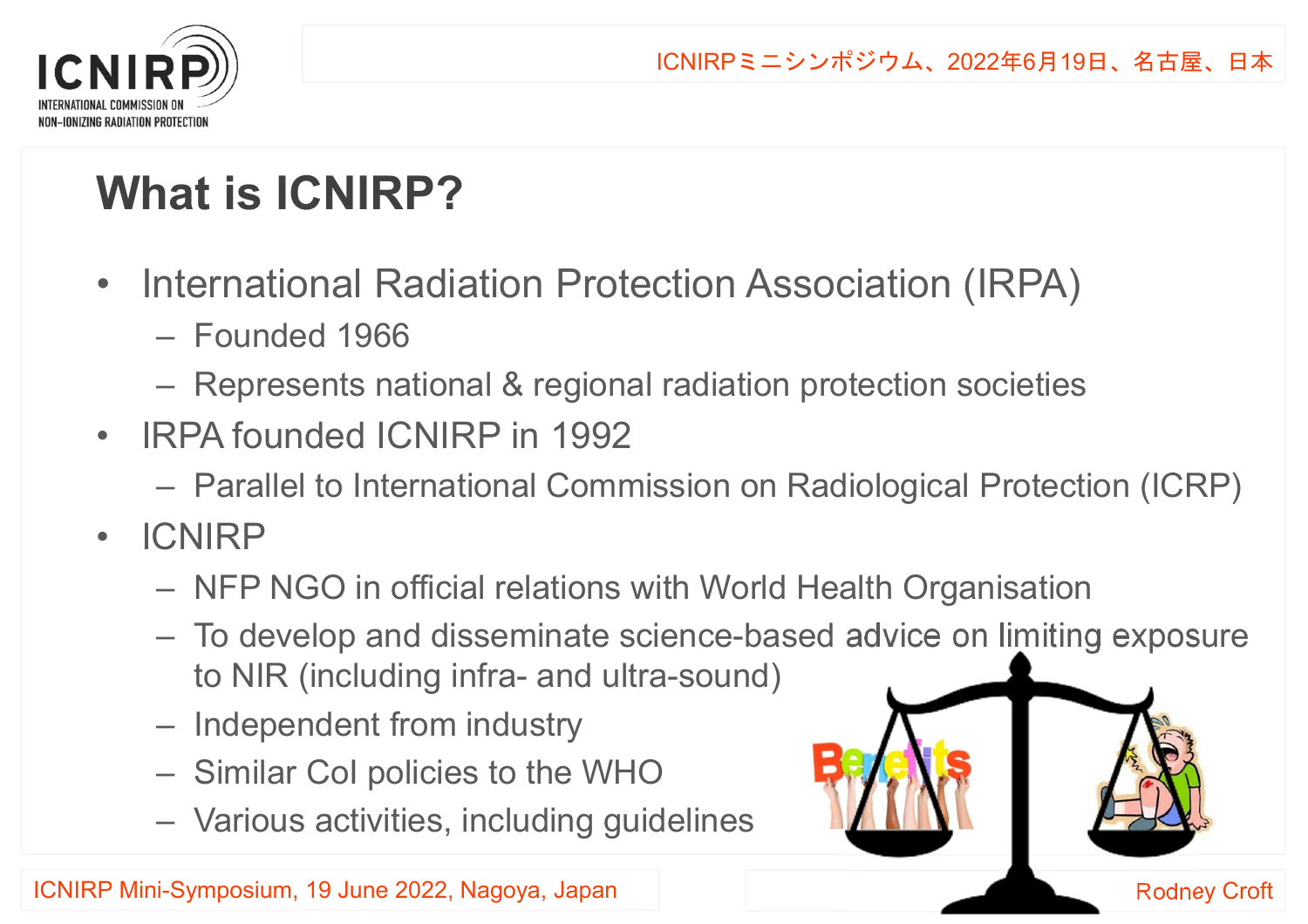

## **Overview of current ICNIRP activities**

- • EMF
	- RF Data Gaps Statement (Chair: Carmela Marino)
	- Environmental Effects of EMF (Chair: Eric van Rongen)
	- Static & Low Frequency guidelines (Chair: Rodney Croft)
	- Static & Low Frequency dosimetry (Chair: Akimasa Hirata)





ICNIRP Mini-Symposium, 19 June 2022, Nagoya, Japan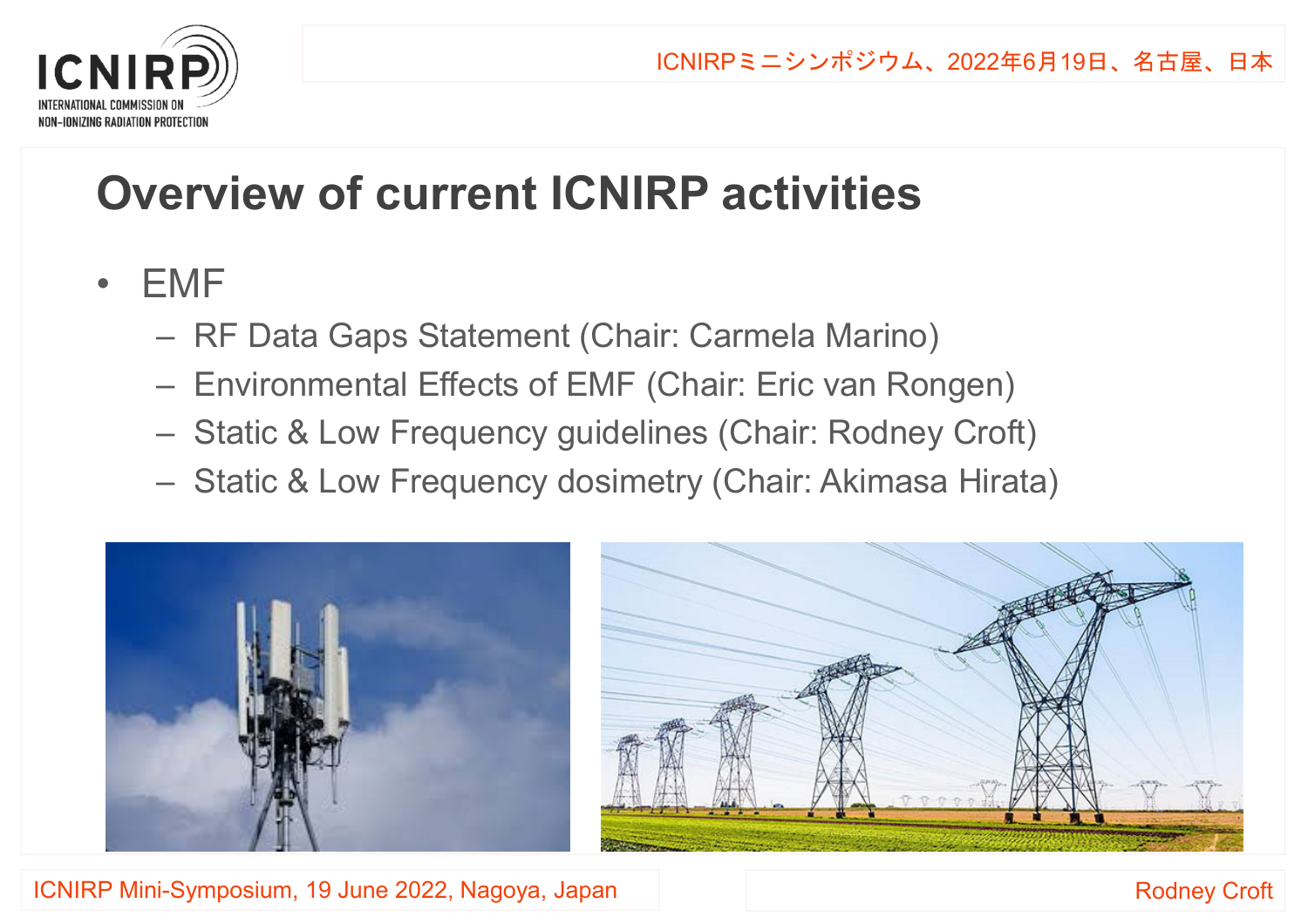

# **Overview of current ICNIRP activities**

- $\bullet$ **Optical** 
	- Laser Pointer statement (Chair: Tsutomu Okuno)
	- Laser guidelines (Chair: Tsutomu Okuno)
	- Chronic UV Exposure Statement (Chair: Nigel Cridland)
	- UV-C Data Gaps Statement (Chair: Nigel Cridland)
- Ultrasound<br>、、
	- Validity of Airborne Ultrasound Guidelines (Chair: Ken Karipidis)





ICNIRP Mini-Symposium, 19 June 2022, Nagoya, Japan